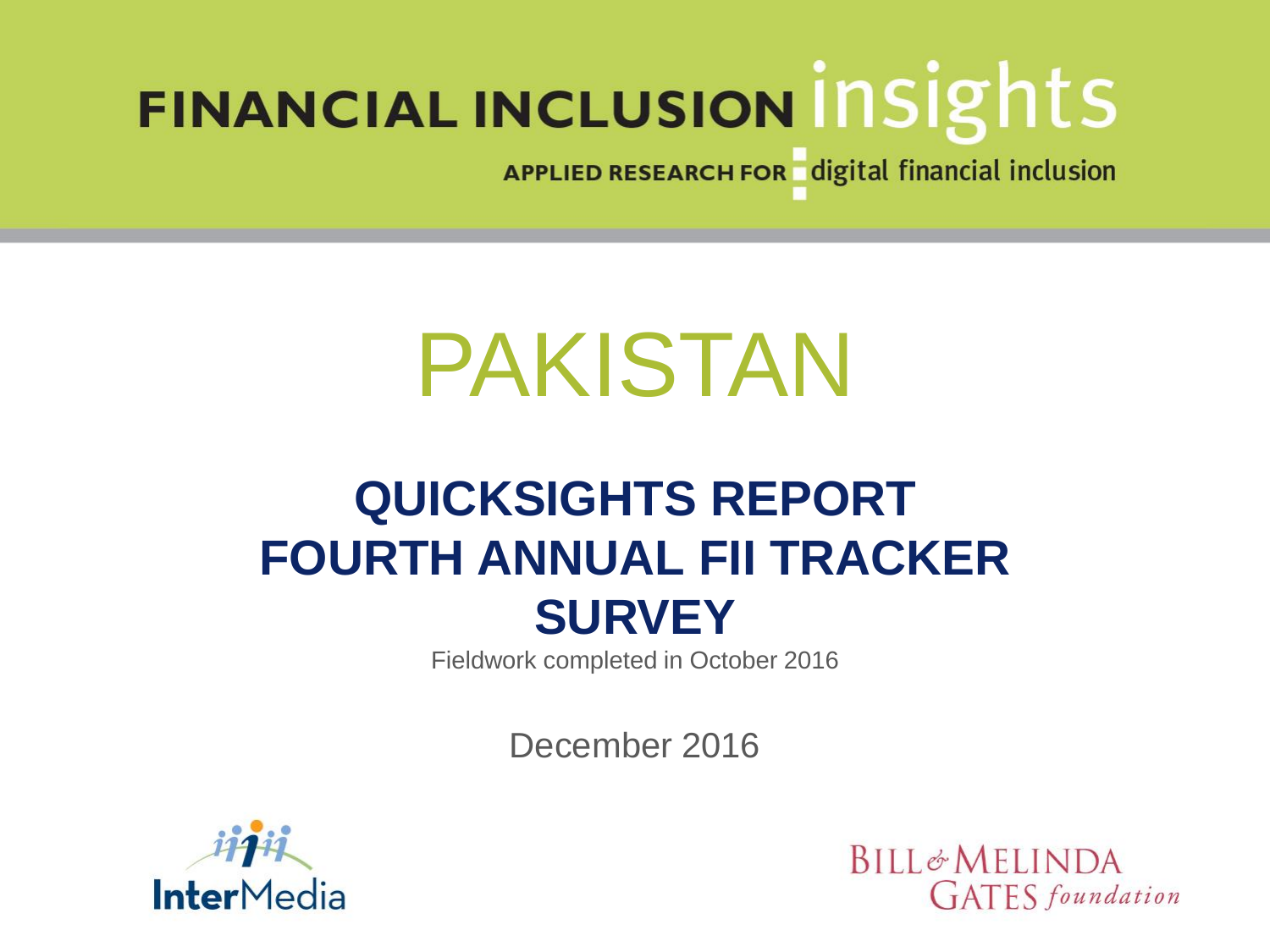#### **PAKISTAN**

# **Key definitions**

**Access** – Access to a bank account or mobile money account means an individual can use bank/mobile money services either via their own account or via an account of another person.

**Active account holder** – An individual who has a registered account and has used it in the last 90 days.

**Active user** – An individual who has used any financial services account for any type of transaction in the past 90 days via his/her own account or somebody else's account.

**Adults with DFS access** – Adults (15+) who either own a DFS account or have access to someone else's account.

**Advanced use of DFS** – Advanced use of DFS includes activities beyond basic cash-in/cash-out and person-to-person transfers (e.g., savings, bill pay, investment, insurance, etc.).

**Below the poverty line** – In this particular study, adults living on less than \$2.50 per day, as classified by the Grameen PPI.

**Cooperative** – Typically, a business or other professional organization that is owned and run jointly by its members, who share the profits or benefits. Cooperatives can release some of the profits/funds as loans to its members.

**Digital financial services (DFS)** – Financial services provided through an electronic platform (mobile phones, electronic cards, the internet, etc.).

**Dormant accounts –**Registered accounts that have never been used or that have not been active (e.g., used in the past 90 days).

**Financially included –**Included individuals are those who have an account with an institution that provides a full suite of financial services and comes under some form of government regulation. Services include savings, money transfers, insurance or investment. Institutions that only offer loans to consumers, such as some MFIs, are not considered to be full-service institutions.

**Full-service nonbank financial institutions** – Financial institutions that offer their customers at least one of the following services: savings, money transfers, insurance, or investment.

#### **Grameen Progress out of Poverty Index (PPI)** – A poverty

measurement tool from the Grameen Foundation wherein a set of country-specific questions are used to compute the likelihood that a household is living below the poverty line.

**Microfinance institution (MFI)** – An organization that offers financial services to low income populations. Almost all give loans to their members, and many offer insurance, deposit and other services.

**Mobile money (MM)** – A service in which a mobile phone is used to access financial services.

**Nonbank financial institution (NBFI)** – A financial organization that is not formally licensed as a bank or a mobile money provider, but whose activities are regulated, at least to some extent, by the central bank within the country. Such financial institutions include microfinance institutions (MFI), cooperatives, Post Office Banks and savings and credit cooperatives (SACCOs).

**Registered active user** – A person with a registered DFS account that has used it in the last 90 days.

**Services beyond basic wallet** – DFS transactions that go beyond simple deposits, withdrawals or money transfers.

**Unregistered/over-the-counter (OTC) user** – An individual who has used a financial service through someone else's account, including an agent's account or the account of a family member or a neighbor. **Urban/rural** – Urban and rural persons are defined according to their

residence in urban or rural areas as prescribed by the national bureau of statistics.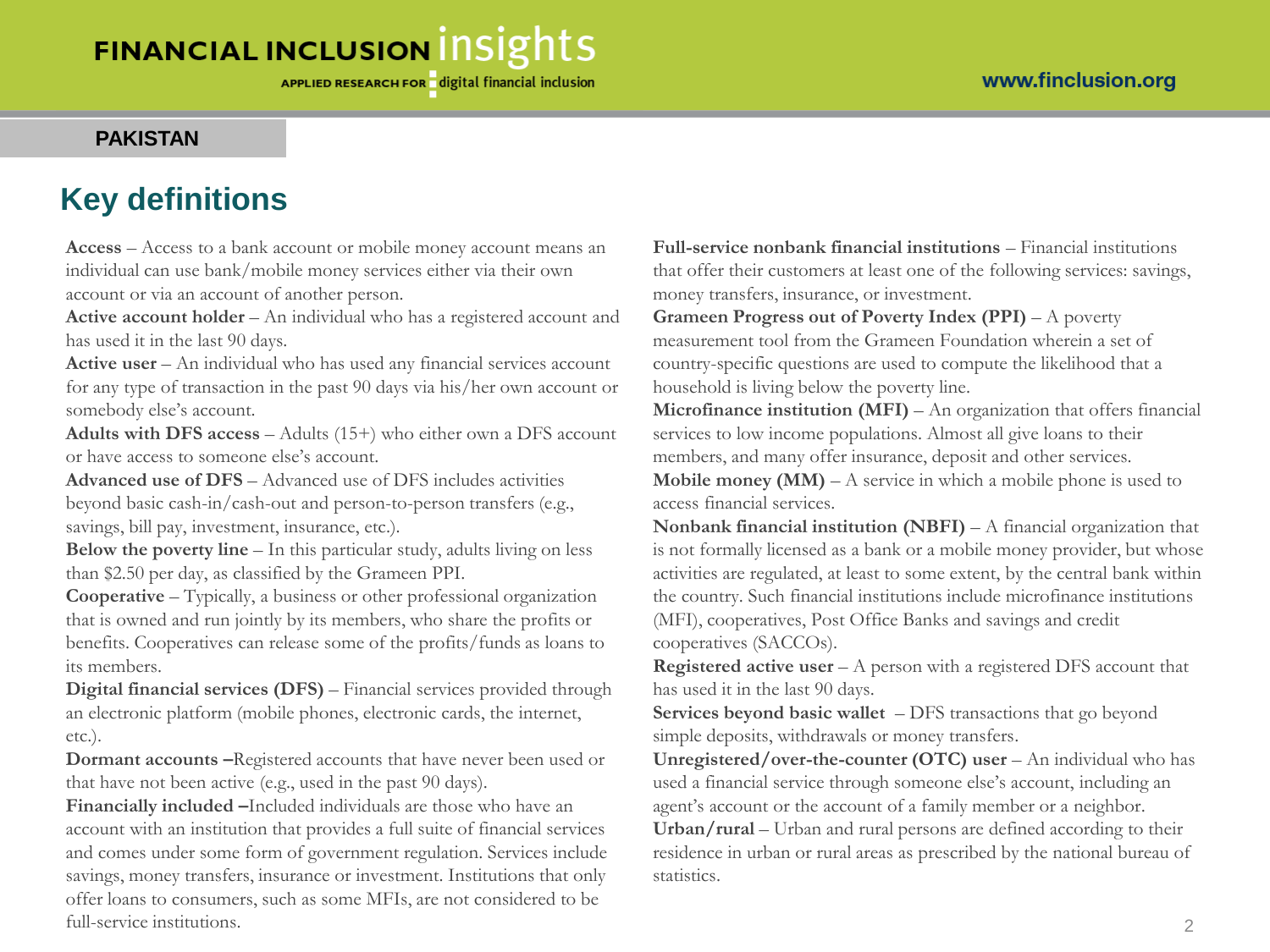#### **PAKISTAN**

# **Country context**

- **In May 2015, the central bank, the State Bank of Pakistan (SBP), launched its National Financial Inclusion Strategy to expand financial access to at least 50 percent of adults by 2020. This is an ambitious goal given only 9 percent of the country is currently financially included, primarily through bank account ownership.**
	- o In January 2016, several technical committees, including the committee on "Digital Financial Services and Payment Systems" were instituted by SBP to work toward implementation of the strategy.
- **In conjunction with its inclusion strategy, the SBP continues to maintain a focus on digital financial services (DFS) as a means to expand financial inclusion, and is pursuing several initiatives to help bolster DFS access through branchless banking and mobile money.**
	- o In May 2016, the SBP released regulations allowing mobile money operators to issue pre-paid cards as consumers are increasingly using such cards in the absence of other forms of electronic payments, such as debit or credit cards. In the same month, the SBP also released regulations for mobile banking interoperability. These regulations introduce a third-party service provider (TPSP) model, as stipulated in the regulations, which allows all banks and all mobile network operators to cater to each other's customers.
	- o In July 2016, the SBP also released updated branchless banking regulations to ensure greater customer protection, minimize risk factors for banks, and promote the bank-led model of branchless banking.
- **By the end of the second quarter of 2016 (the latest data available), most individuals were accessing DFS for sending or receiving money, and to make bill payments, each of which was primarily conducted through over-the-counter (OTC) transactions.\***
	- o OTC transactions represented 65 percent of the total value of customer transactions; m-wallet transactions, representing registered use, amounted to approximately 35 percent of the total value of transactions.
	- o According to the SBP, the growth in mobile-wallet transactions was driven by cash deposits and withdrawals, followed by mobile top-ups and mobile money to mobile money transfers.
- **According to SBP, by the end of June 2016 (the latest data available), there were 14.5 million registered mobile money accounts.**
	- o The vast majority of registered accounts are held by Pakistan's three main mobile money providers. Telenor Easypaisa accounted for 7.1 million of the registered accounts, followed by Mobilink Jazzcash at 4.8 million accounts and UBL Omni at 2.2 million accounts.
	- o As of the end of June 2016, an estimated 346,000 agents were operating in the country. The share of agents in the market was dominated by Easypaisa (30 percent), JazzCash (18 percent) and UPaisa (13 percent).

\*http://www.sbp.org.pk/publications/acd/branchless.htm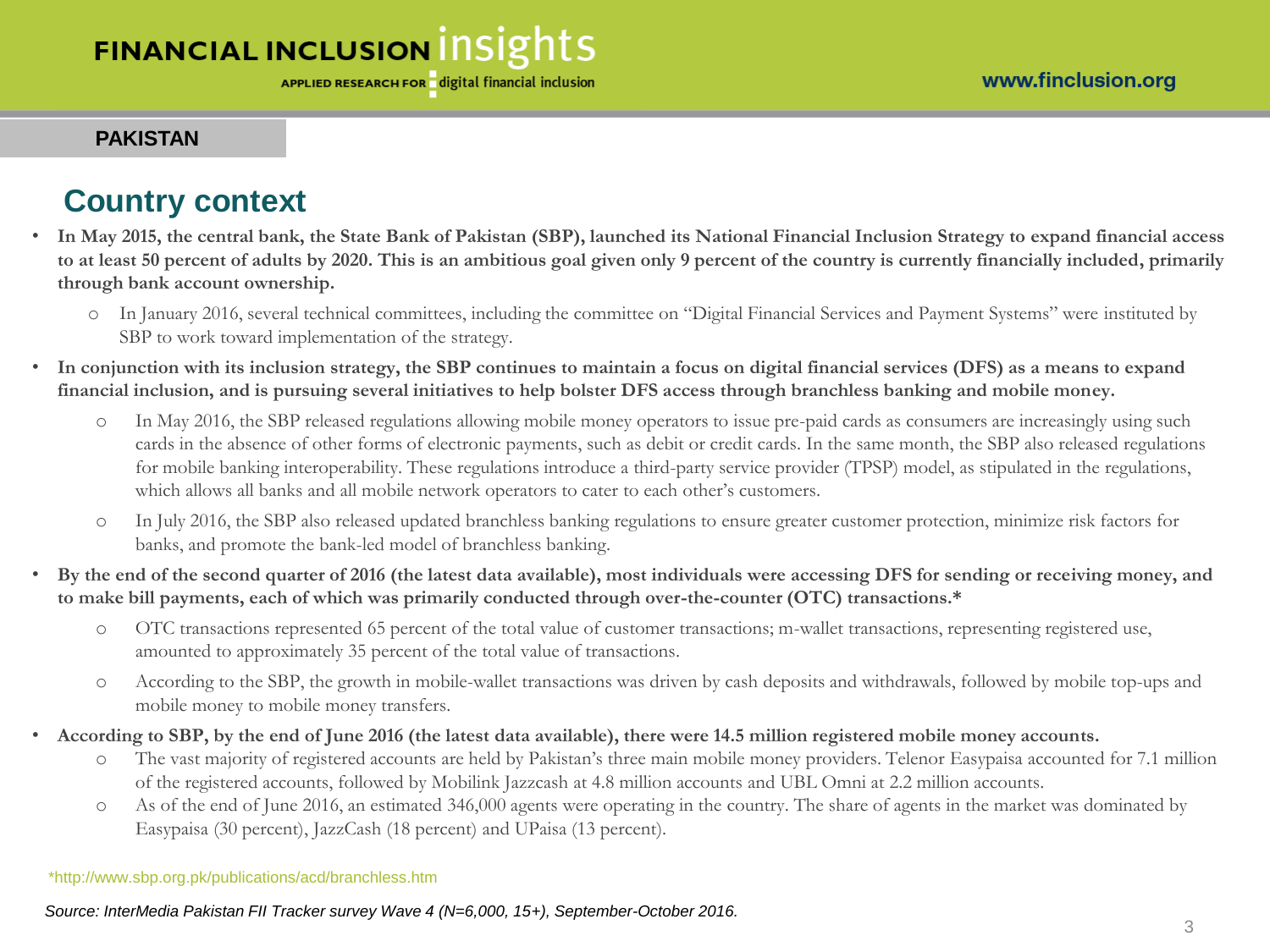#### **PAKISTAN**

# **Notable statistics**

- **Access to financial services grew slightly in 2016, though overall financial inclusion remained static.**
	- o The growth in financial services access in 2016 was the result of an increase in bank access and registration, which grew by 1 percent and 2 percent, respectively.
	- o Registered bank accounts remain the primary means of formal financial account ownership, at 9 percent; the number of those with registered mobile money accounts and registered NBFI accounts showed small declines.
- **Despite high awareness of mobile money providers, registered use declined from 2015.** 
	- o Awareness of mobile money providers remained high in 2016 at 76 percent; however, the conversion rate from awareness to use was minimal at 0.12. OTC transactions are legal in Pakistan; individuals do not see the value in registering an account to use DFS.
	- o One of the top reasons OTC users give for their preference for OTC transactions is that they believe they can take advantage of all the services through an agent. Twenty-five percent of OTC users said they can have all the services through an agent, they prefer that agents perform transactions for them, they do not understand the purpose of the account, or don't know what they can use it for.
	- o In 2016, the use of advanced mobile money services, such as bill pay, was less prevalent. For example, use of mobile money for bill payments was 40 percent in 2015 and dropped to 29 percent in 2016 among mobile money users.

\*The financial inclusion percentage includes individuals who have registered for a financial service account with a full-service financial institution. Overlap representing those who have multiple kinds of financial accounts is not shown. *Source: InterMedia Pakistan FII Tracker survey Wave 4 (N=6,000, 15+), September-October 2016.* 4

#### **2016: Financial Inclusion\***

(Shown: Percentage of Pakistani adults, N=6,000)

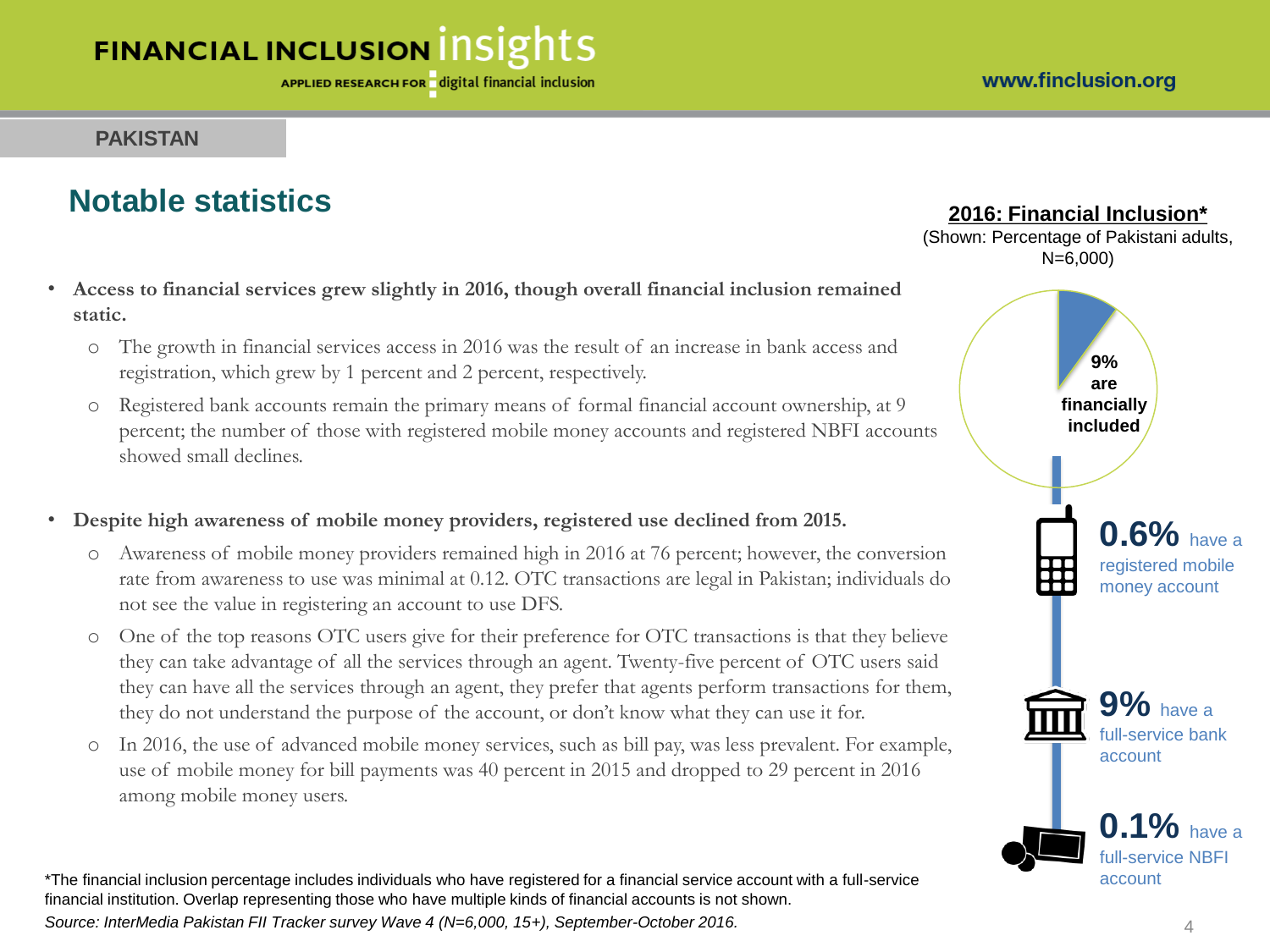APPLIED RESEARCH FOR digital financial inclusion

**PAKISTAN**

# **At a glance: Bank access, registration and active use increased slightly; mobile money and NBFI access was static with 2015, and active use showed small declines**



NBFIs were not included in the 2013 survey. Types of account ownership are not mutually exclusive. \*A registered account used in the last 90 days. *Source: InterMedia Pakistan FII Tracker surveys Wave 1 (N=6,000, 15+), November 2013-January 2014; Wave 2 (N=6,000, 15+), September-December 2014; Wave 3 (N=6,000, 15+), September-October 2015; Wave 4 (N=6,000, 15+), September-October 2016.* 5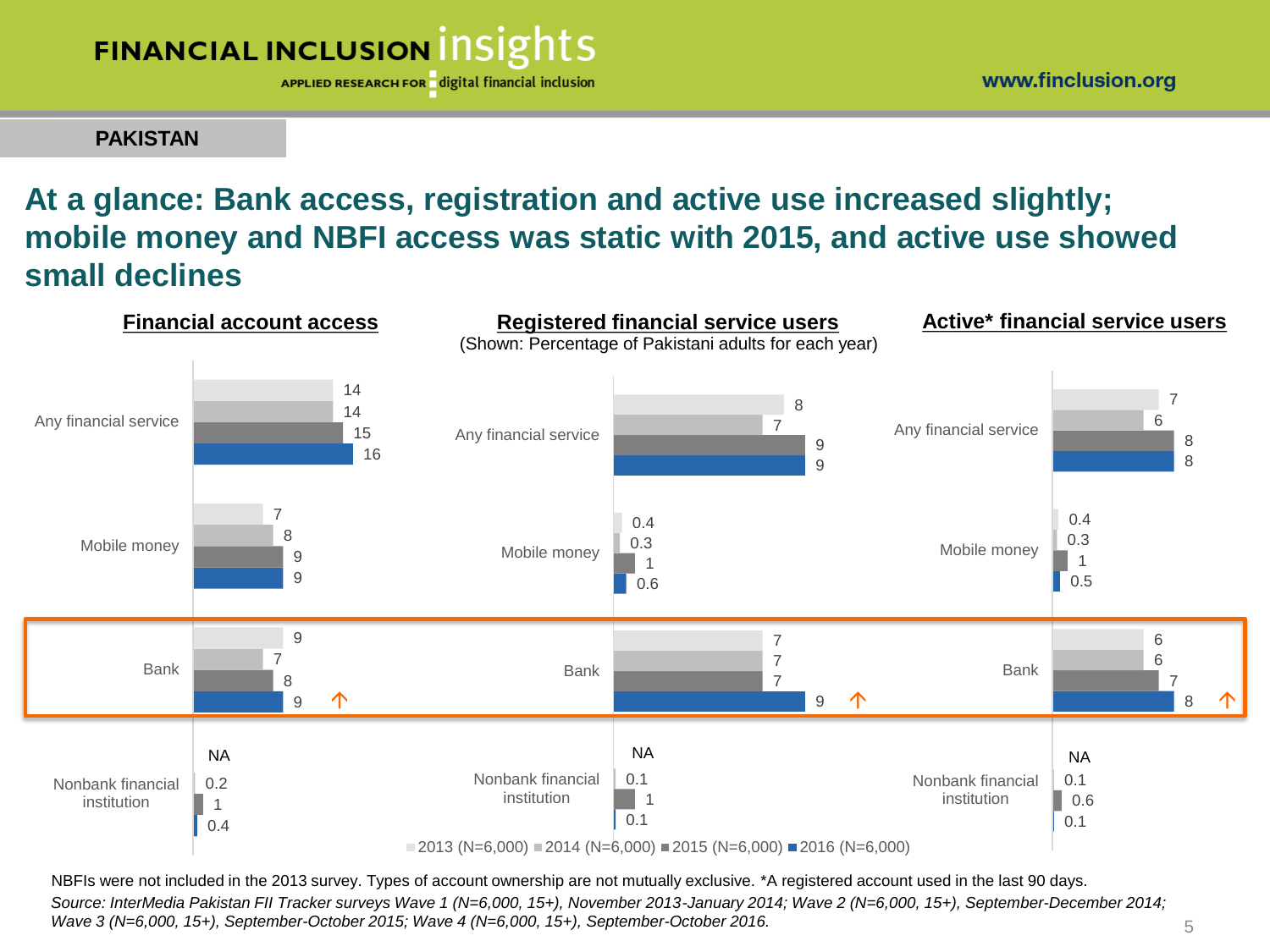APPLIED RESEARCH FOR digital financial inclusion

#### **PAKISTAN**

### **FII Pakistan Tracker Survey details**

#### Survey Summary

- Annual, nationally representative survey (N=6,000) of Pakistani adults aged 15+
- Face-to-face interviews lasting, on average, 48 minutes
- Fourth survey (wave 4) conducted from  $9/02/2016$  to  $10/30/2016$
- Tracks trends and market developments in DFS based on the information gathered in the first survey, conducted in 2013, second survey, conducted in 2014, and third survey, conducted in 2015.

#### Data Collection

- Basic demographics and poverty measurement (Grameen Progress Out of Poverty Index)
- Access/use of mobile devices
- Access/use of mobile money
- Access/use of formal financial services (e.g., bank accounts)
- Access/use of semi-formal and informal financial services (e.g., MFIs, cooperatives, village savings groups)
- Financial literacy and preparedness
- General financial behaviors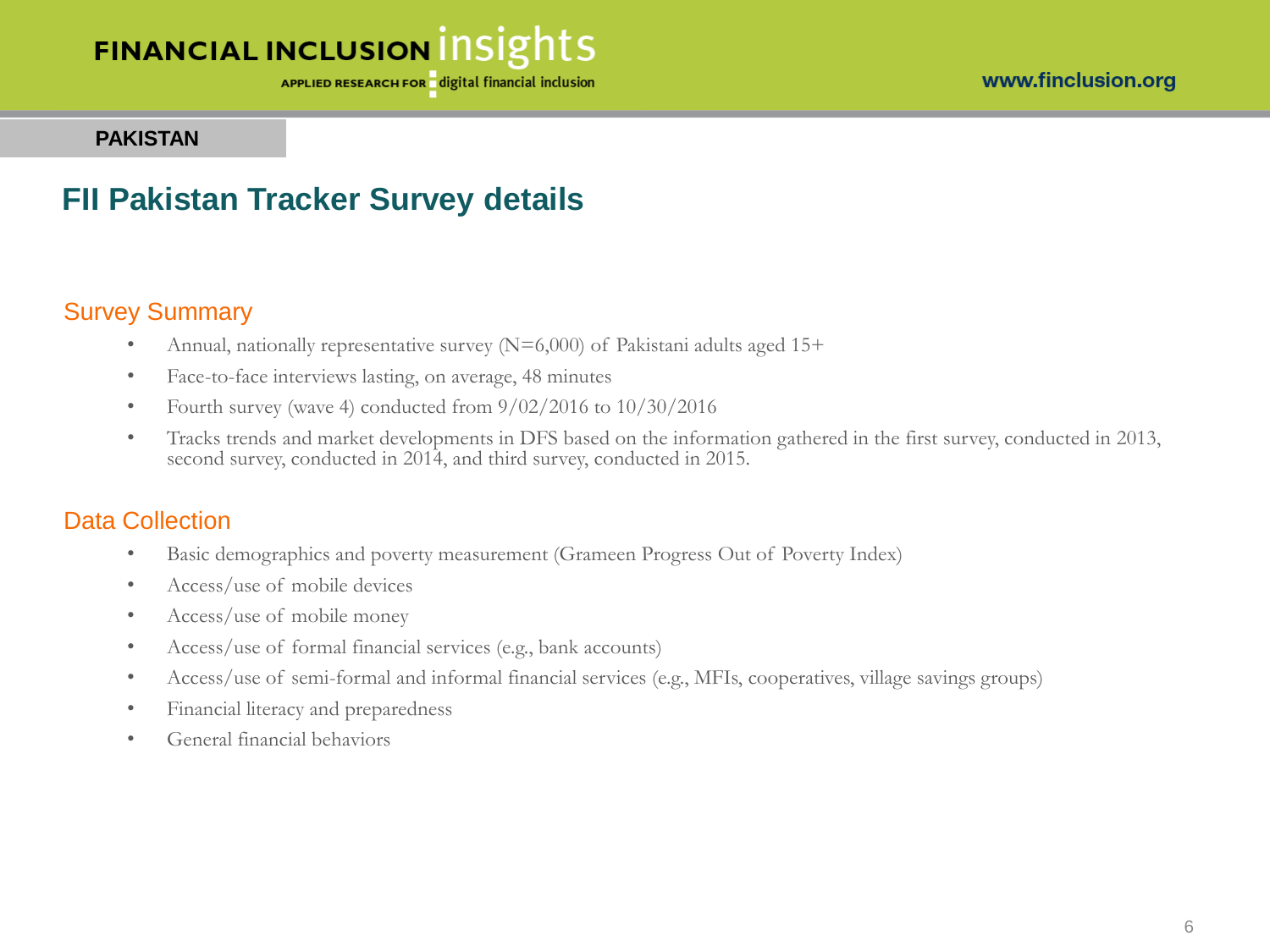APPLIED RESEARCH FOR digital financial inclusion

#### **PAKISTAN**

# **Survey demographics**

|                                   |        | % of survey |                 |                       |
|-----------------------------------|--------|-------------|-----------------|-----------------------|
| <b>Gender</b>                     |        |             | Age             |                       |
|                                   | Male   | 52%         |                 | $15 - 24$             |
|                                   | Female | 48%         |                 | 25-34                 |
| Geography                         |        |             |                 | 35-44                 |
|                                   | Urban  | 35%         |                 | 45-54                 |
|                                   | Rural  | 65%         |                 | $55+$                 |
| <b>Income</b>                     |        |             | <b>Aptitude</b> |                       |
| Above the \$2.50/day poverty line |        | 53%         |                 | <b>Basic literacy</b> |
| Below the \$2.50/day poverty line |        | 47%         |                 | <b>Basic numeracy</b> |

|           | % of survey |                 |                       | % of survey |
|-----------|-------------|-----------------|-----------------------|-------------|
|           |             | Age             |                       |             |
| Male      | 52%         |                 | $15 - 24$             | 34%         |
| Female    | 48%         |                 | 25-34                 | 24%         |
|           |             |                 | 35-44                 | 16%         |
| Urban     | 35%         |                 | 45-54                 | 17%         |
| Rural     | 65%         |                 | $55+$                 | 8%          |
|           |             | <b>Aptitude</b> |                       |             |
| erty line | 53%         |                 | <b>Basic literacy</b> | 61%         |
| erty line | 47%         |                 | <b>Basic numeracy</b> | 95%         |

Figures are weighted to reflect national census data demographics.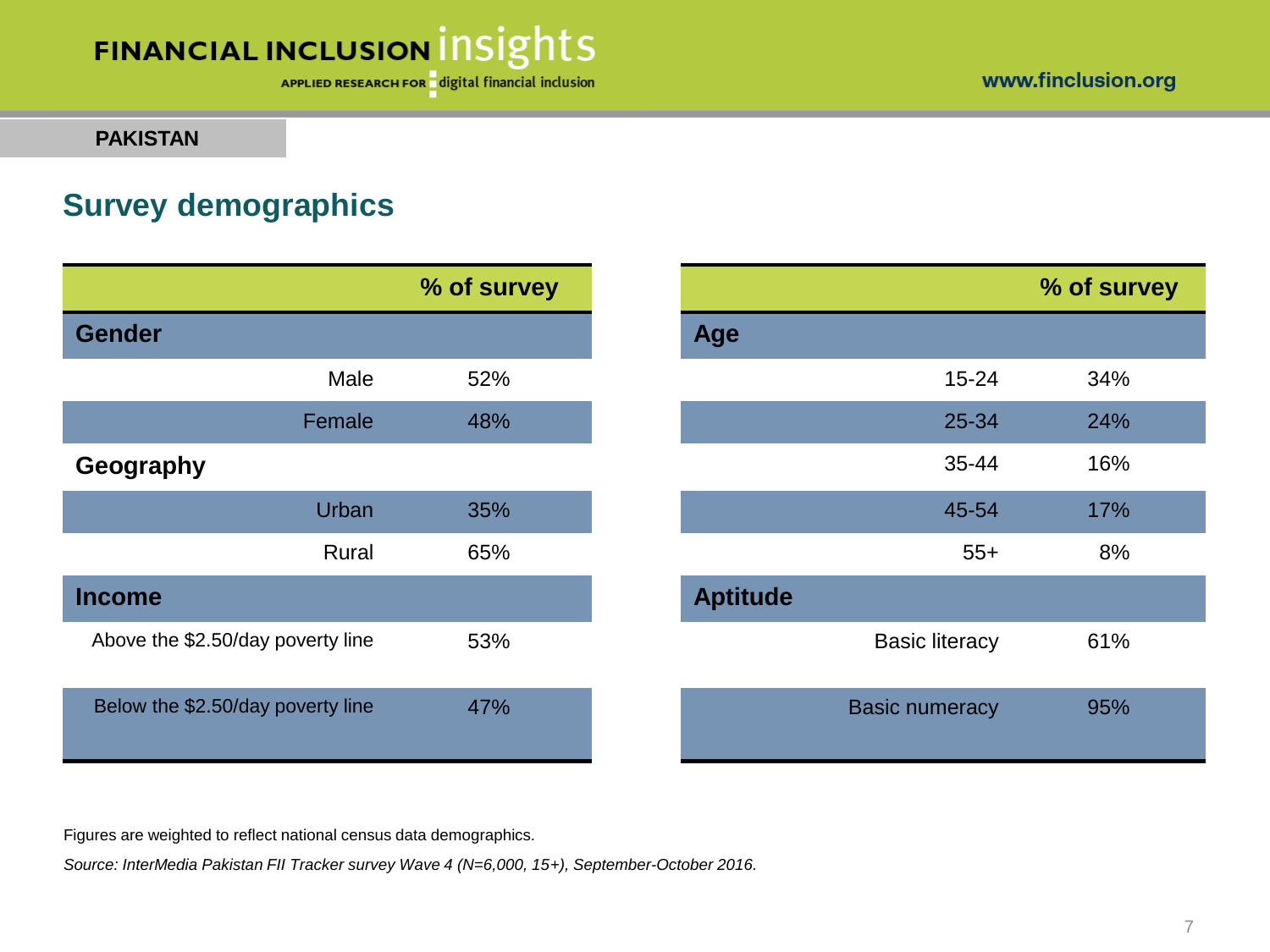

www.finclusion.org

#### **PAKISTAN**

### **Less than one in 10 Pakistanis are financially included, largely through bank account ownership**



\*Overlap representing those who have multiple kinds of financial accounts is not shown.

\*\*Throughout this report, bank account holders have accounts at full-service institutions, unless otherwise noted.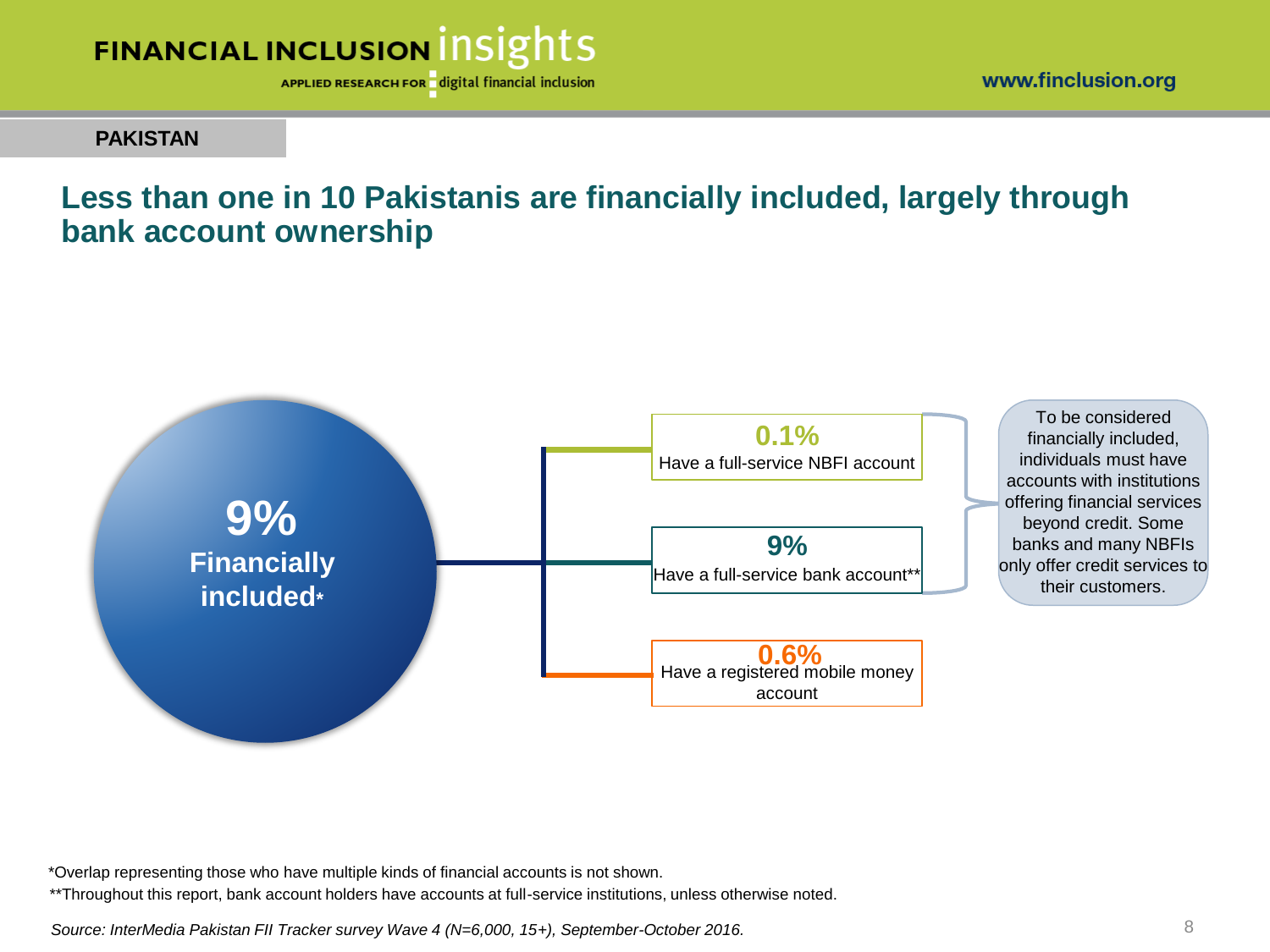



**PAKISTAN**

### **The slight increase in access to banks caused a corresponding increase in overall access to financial services**



**Access to financial services**

(Shown: Percentage of Pakistani adults for each year)

 $\Box$  2013 (N=6,000)  $\Box$  2014 (N=6,000)  $\Box$  2015 (N=6,000)  $\Box$  2016 (N=6,000)

Types of accounts are not mutually exclusive.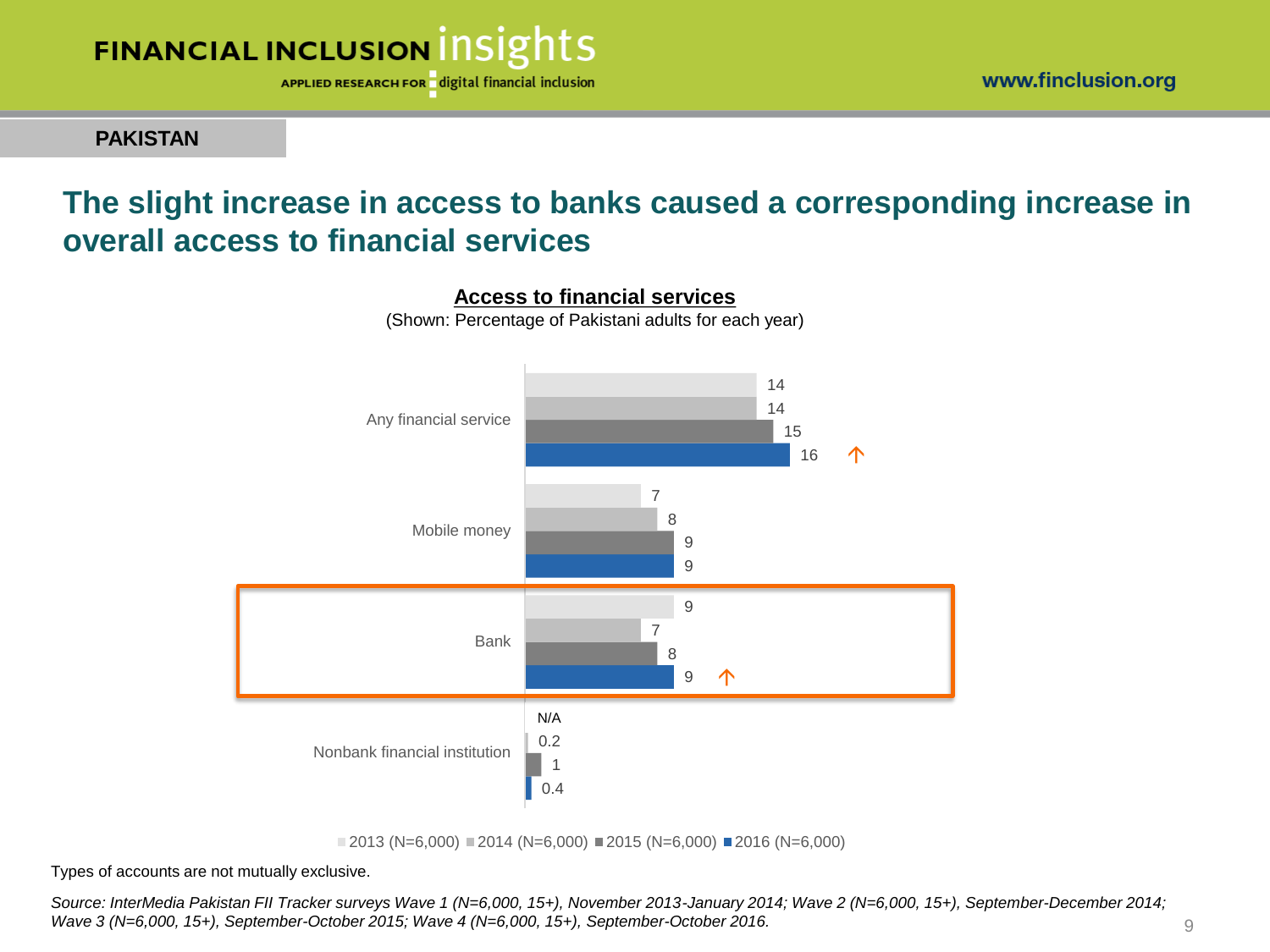APPLIED RESEARCH FOR digital financial inclusion

**PAKISTAN**

# **The number of registered bank users increased slightly while the number of mobile money and NBFI registered users decreased**



 $\blacksquare$  2013 (N=6,000)  $\blacksquare$  2014 (N=6,000)  $\blacksquare$  2015 (N=6,000)  $\blacksquare$  2016 (N=6,000)

Types of accounts are not mutually exclusive.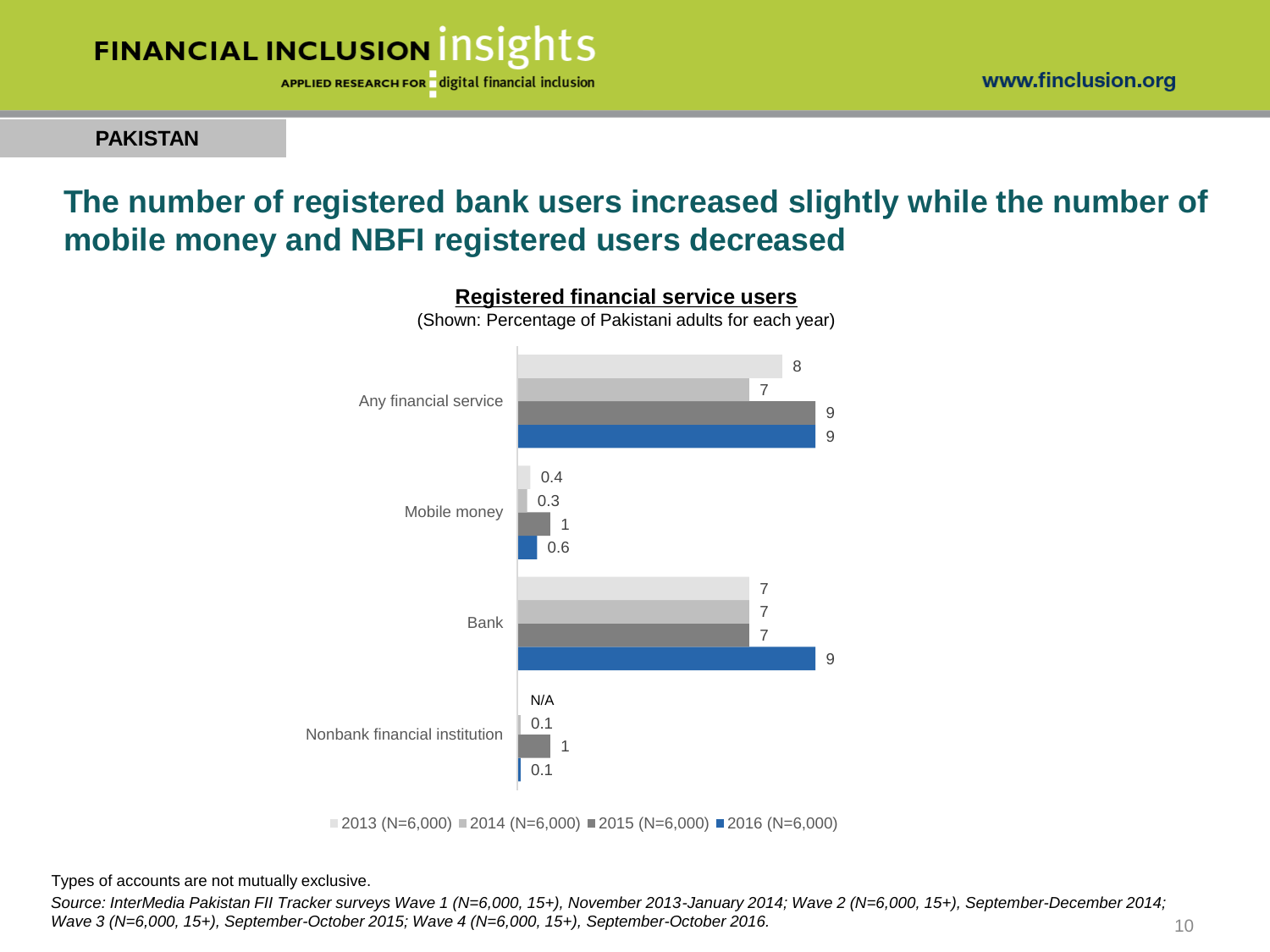

**PAKISTAN**

#### www.finclusion.org

### **Most bank account holders are active users of their accounts**



 $12013$  (N=6,000)  $12014$  (N=6,000)  $12015$  (N=6,000)  $12016$  (N=6,000)

 $\blacksquare$ 2013  $\blacksquare$ 2014  $\blacksquare$ 2015  $\blacksquare$ 2016

Types of accounts are not mutually exclusive. \*NBFI data was not collected in 2013 FII.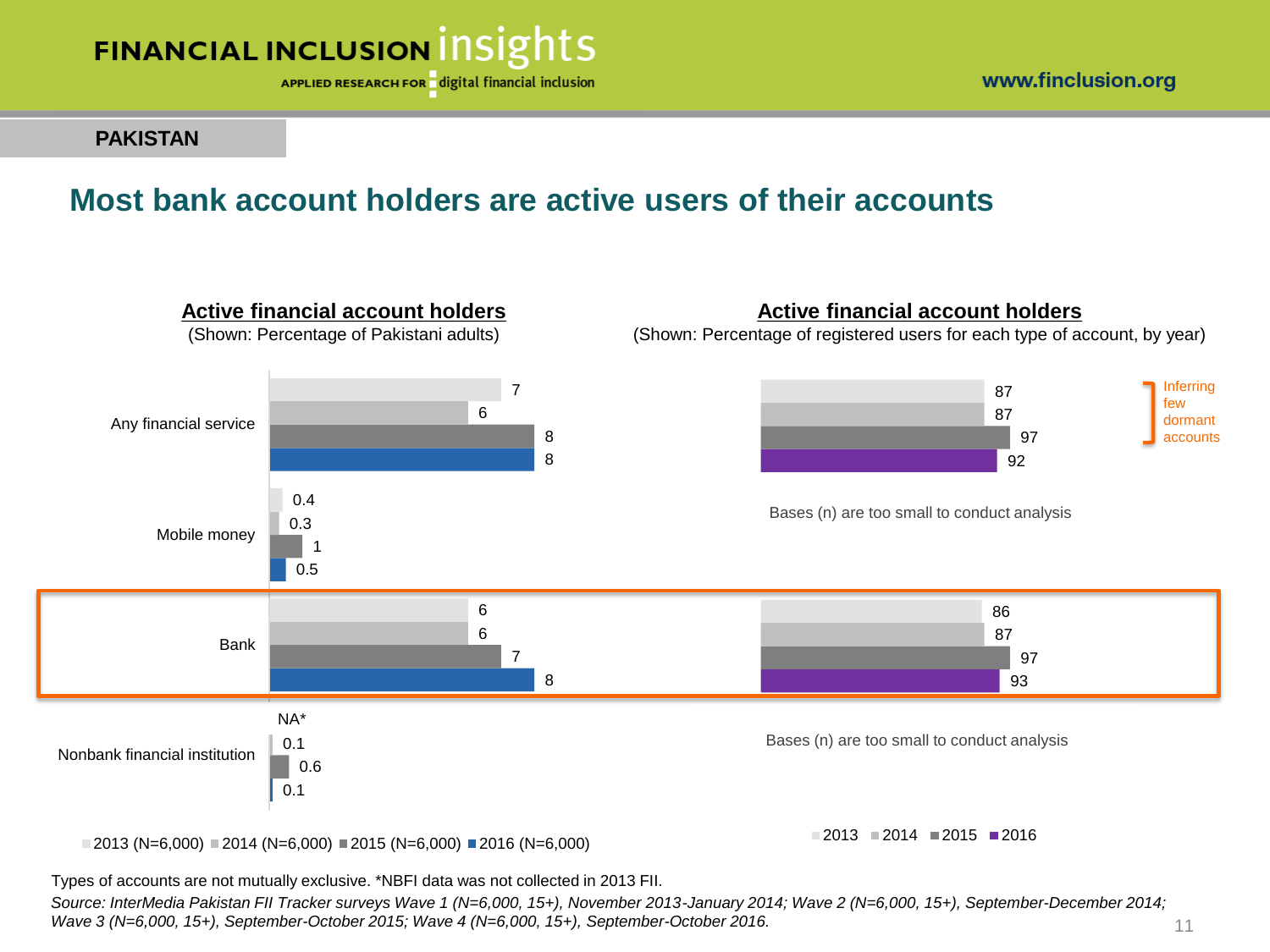



#### **PAKISTAN**

# **The proportion of account holders using advanced or basic banking activities remained effectively unchanged vs. 2015**



Due to the changes in the questionnaire some data points may not be directly comparable across years. Obtaining airtime through mobile money is no longer considered an advanced activity.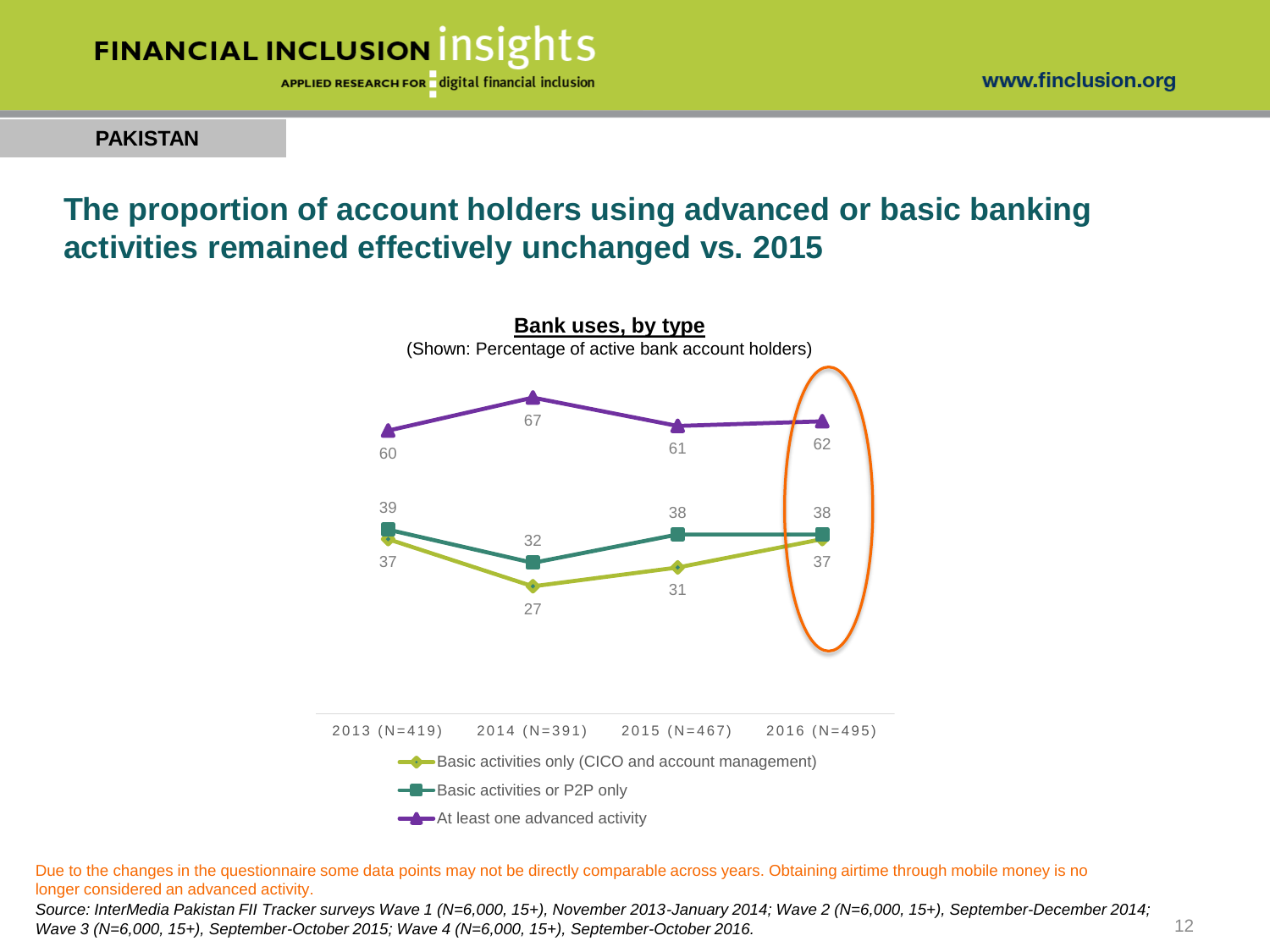

**PAKISTAN**

# **The largest disparity in all active financial account use is by gender, closely followed by above/below the poverty line**



**2016: Active account usage by demographic** (Shown: Percentage of each subgroup)

Types of accounts are not mutually exclusive. NBFI active use is not shown because active use is <0.1%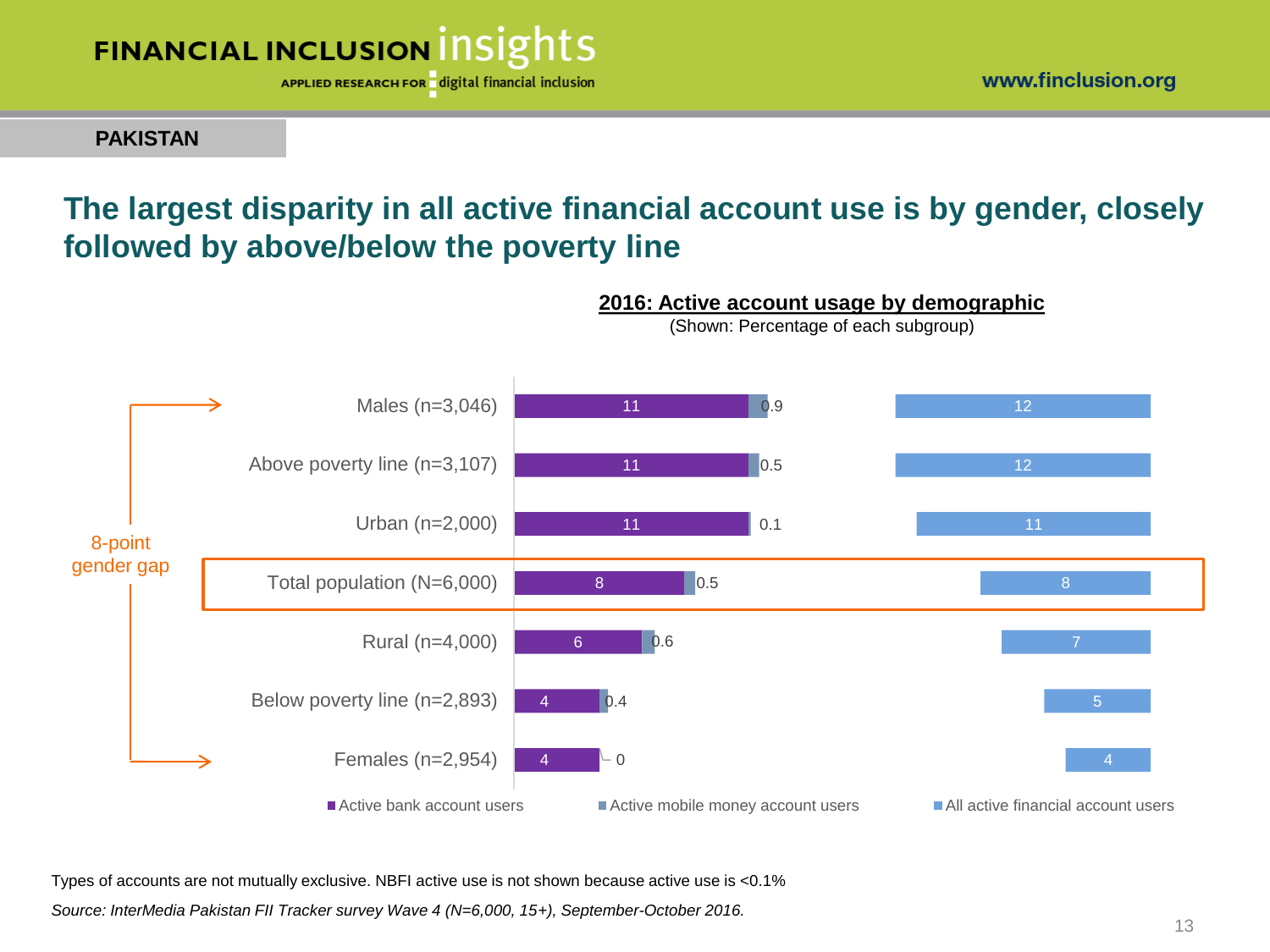

**PAKISTAN**

### **More adults know of a mobile money agent or a ROSCA within 1 km of where they live than they do any banking point-of-service(POS)**



\*Rotating savings and credit association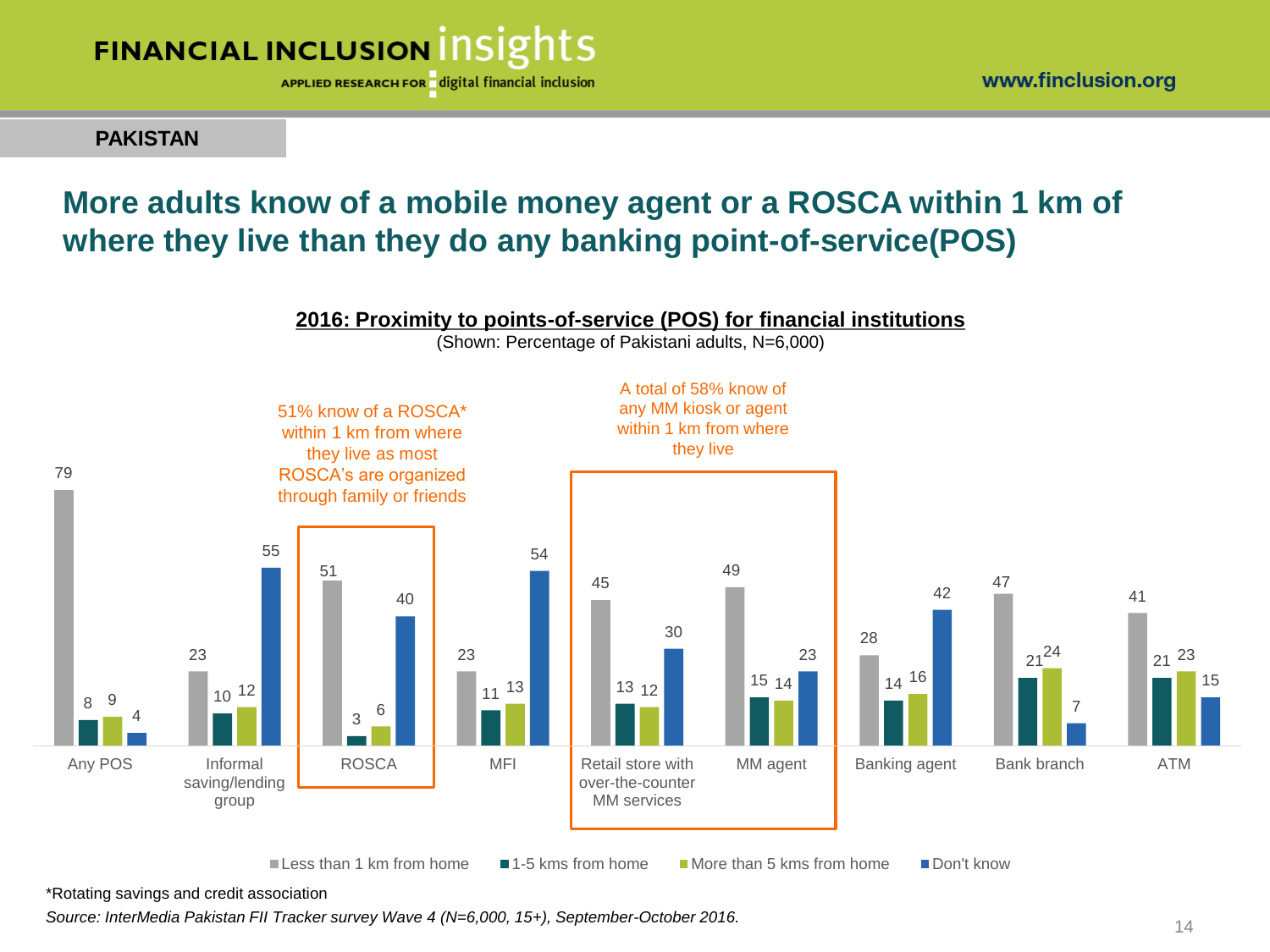APPLIED RESEARCH FOR digital financial inclusion

**PAKISTAN**

15

## **Lack of mobile phone competency, phone ownership and SIM ownership continue to be key challenges for digital financial services use**



\*Identification documents (ID) necessary for registering a mobile money or a bank account include one of the following: a national ID, passport or military ID.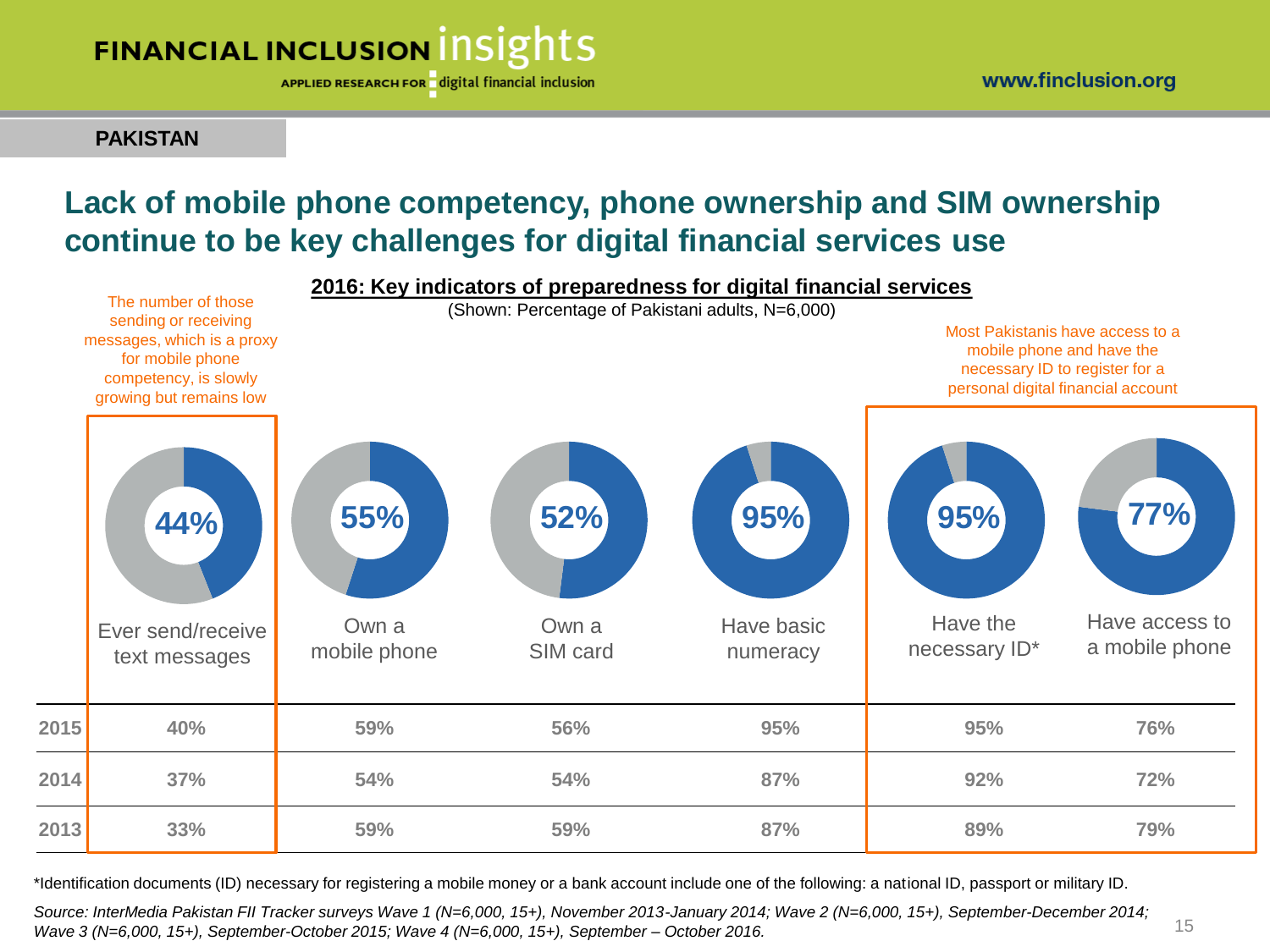APPLIED RESEARCH FOR digital financial inclusion

**PAKISTAN**

# **Awareness of mobile money providers remains high, but it has not yet translated into wider use**



\*Aware of at least one mobile money provider. \*\*Percentages add up to 8 and 9 percent due to statistical rounding.

*. Source: InterMedia Pakistan FII Tracker surveys Wave 2 (N=6,000, 15+), September-December 2014; Wave 3 (N=6,000, 15+), September-October 2015; Wave 4*  16 *(N=6,000, 15+), September-October 2016.*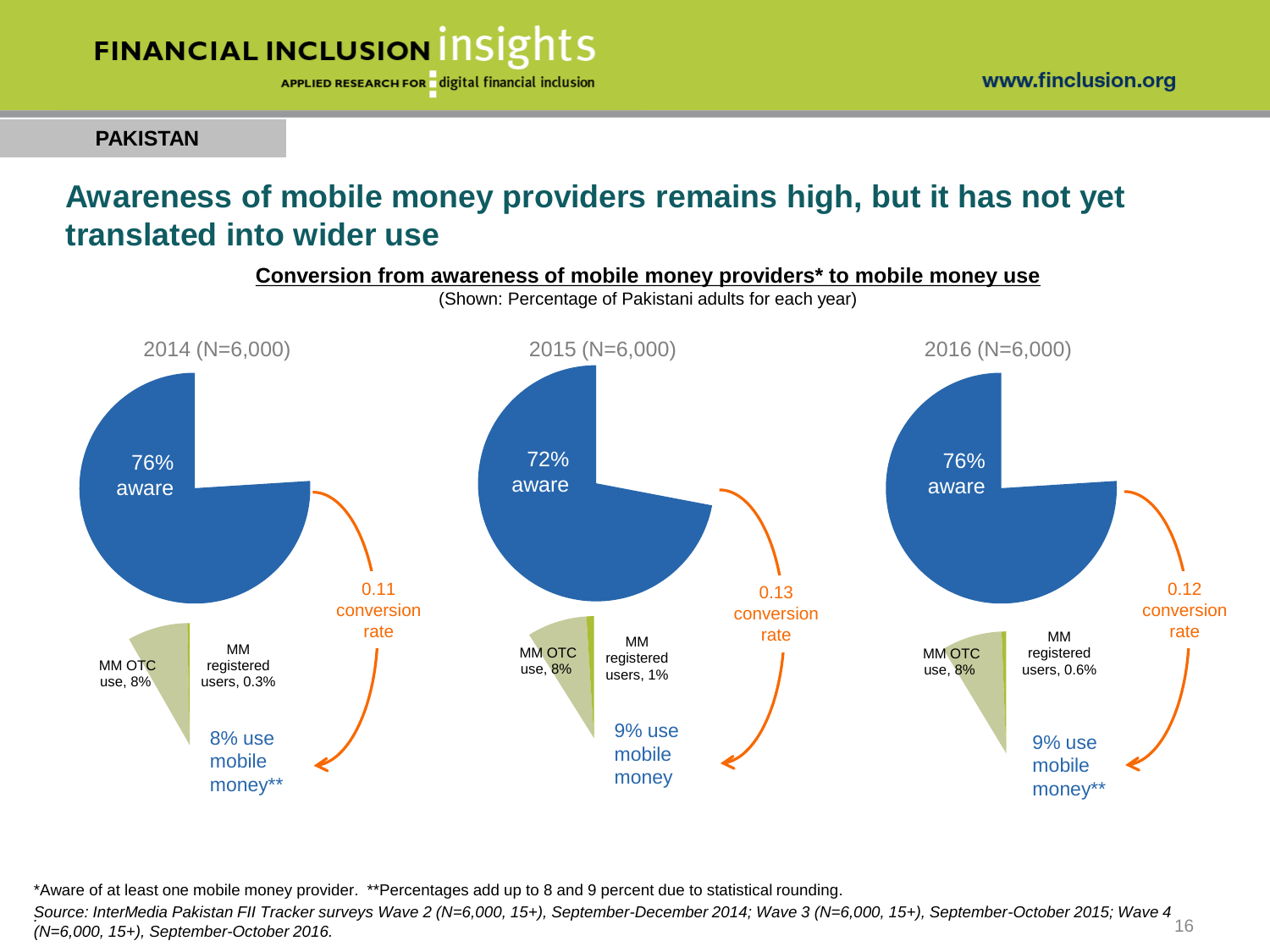

**PAKISTAN**

# **Bill pay is the advanced activity primarily used by registered and over-thecounter (OTC) mobile money customers**

**Advanced mobile money account uses**

**(n=584) 40** (Shown: Percentage of mobile money users, n=505) 30% of mobile money users have used at least one advanced mobile money function (vs. 42% in 2015, 36% in 2014, and 28% in 2013) **0 0.7 1 0.3 0.3 0.3 1 29** Pay for goods/services Receive G2P payments Receive wages Save/set aside money Pay bills **0.2**

Due to the changes in the questionnaire some data points may not be directly comparable across years. Obtaining airtime through mobile money is no longer considered an advanced activity.

17 *Source: InterMedia Pakistan FII Tracker surveys Wave 1 (N=6,000, 15+), November 2013-January 2014; Wave 2 (N=6,000, 15+), September-December 2014; Wave 3 (N=6,000, 15+), September-October 2015; Wave 4 (N=6,000, 15+), September-October 2016.* 

**2015**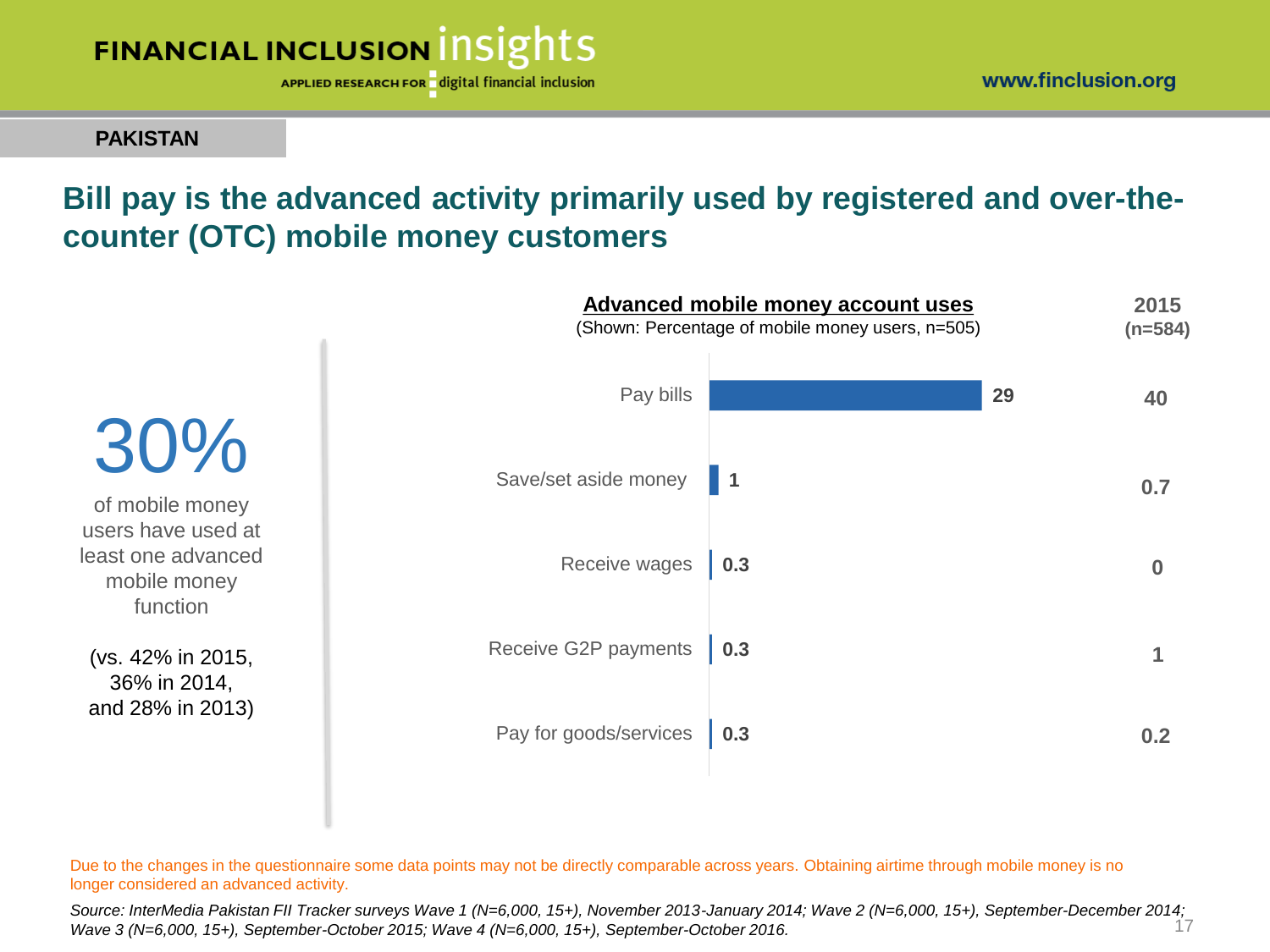

**PAKISTAN**

# **Several providers have a presence in the market, with one-third using a provider other than market leader Telenor Easypaisa**



\*Mobile money account holders can have accounts with more than one provider. Total equals 34 percent due to rounding.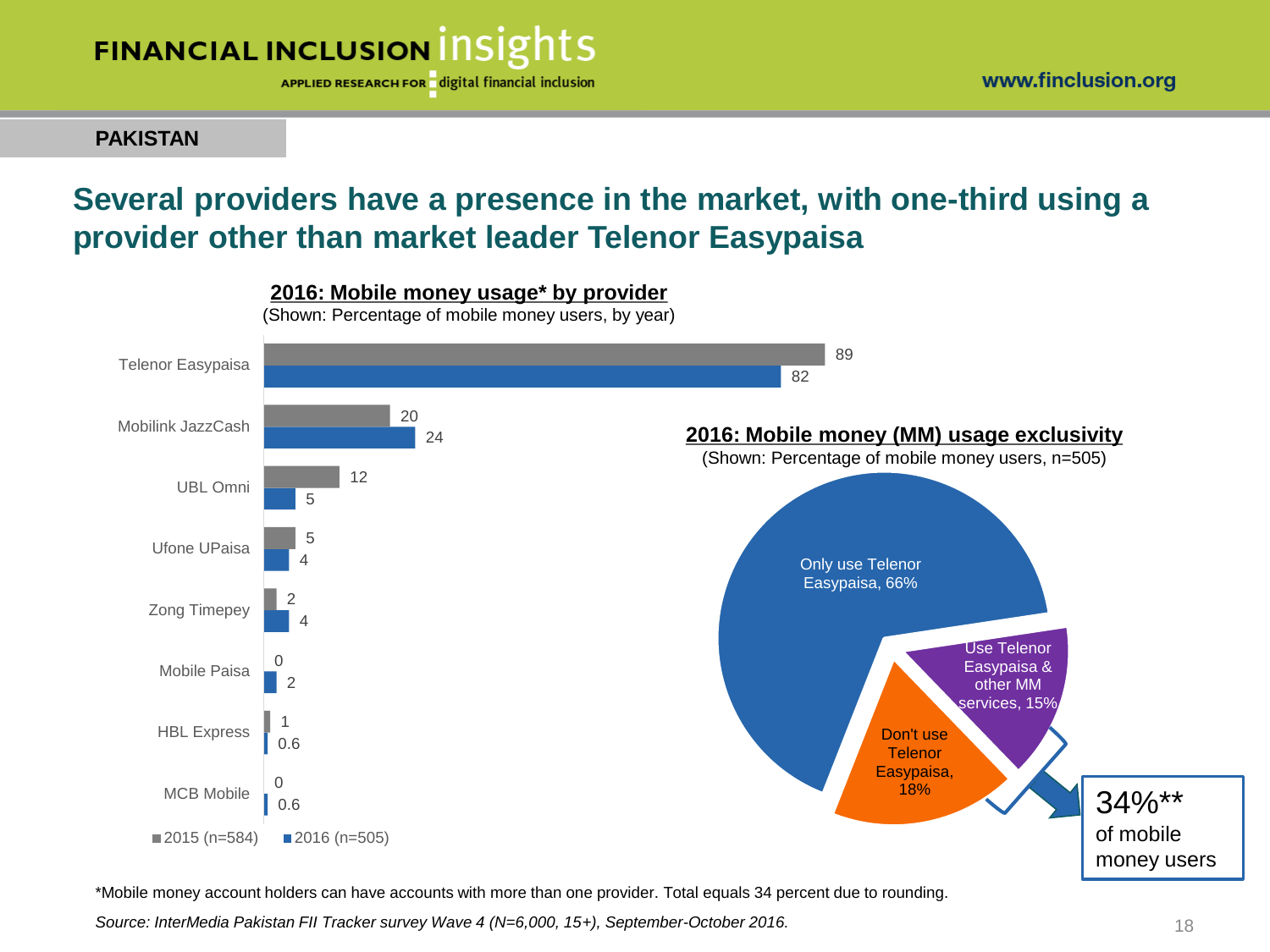

**PAKISTAN**

## **Mobile money users first start using the service to send or receive money, but bill payments are a strong reason for continued use**



#### **2016: Top uses of mobile money services among mobile money users**

(Shown: Percentage of mobile money users, n=505)



#### Question allowed for multiple responses.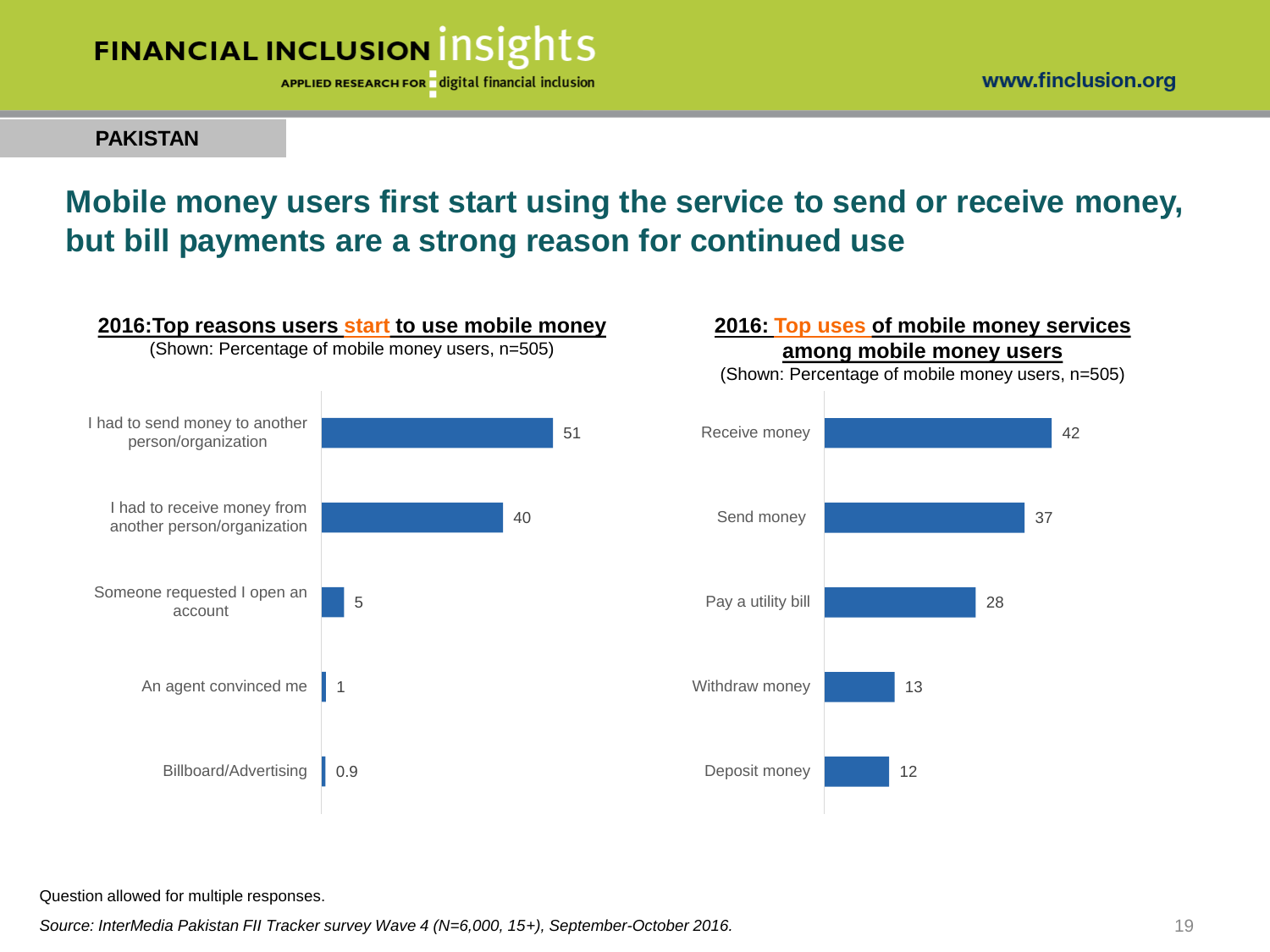

www.finclusion.org

#### **PAKISTAN**

# **A majority of mobile money users do not see the advantages of registration and continue to use the services over the counter**

### **93% 7% Reason for not signing up for mobile money** (Shown: Percentage of OTC users, n=469) **%** I don't need to, I don't make any transactions 33 I never have money to make a transaction 14 I can have all the services through an agent, I do not  $14$ I do not see any additional advantages to registration 10 Using such an account is difficult/ I do not know how to use it on my own <sup>7</sup> I prefer that agents perform transactions for me I do not understand the purpose of this account 3 I do not know what I can use it for 3 (Shown: Percentage of mobile money users, n=505) Registered OTC

#### **2016: Mobile money use: registered vs. OTC**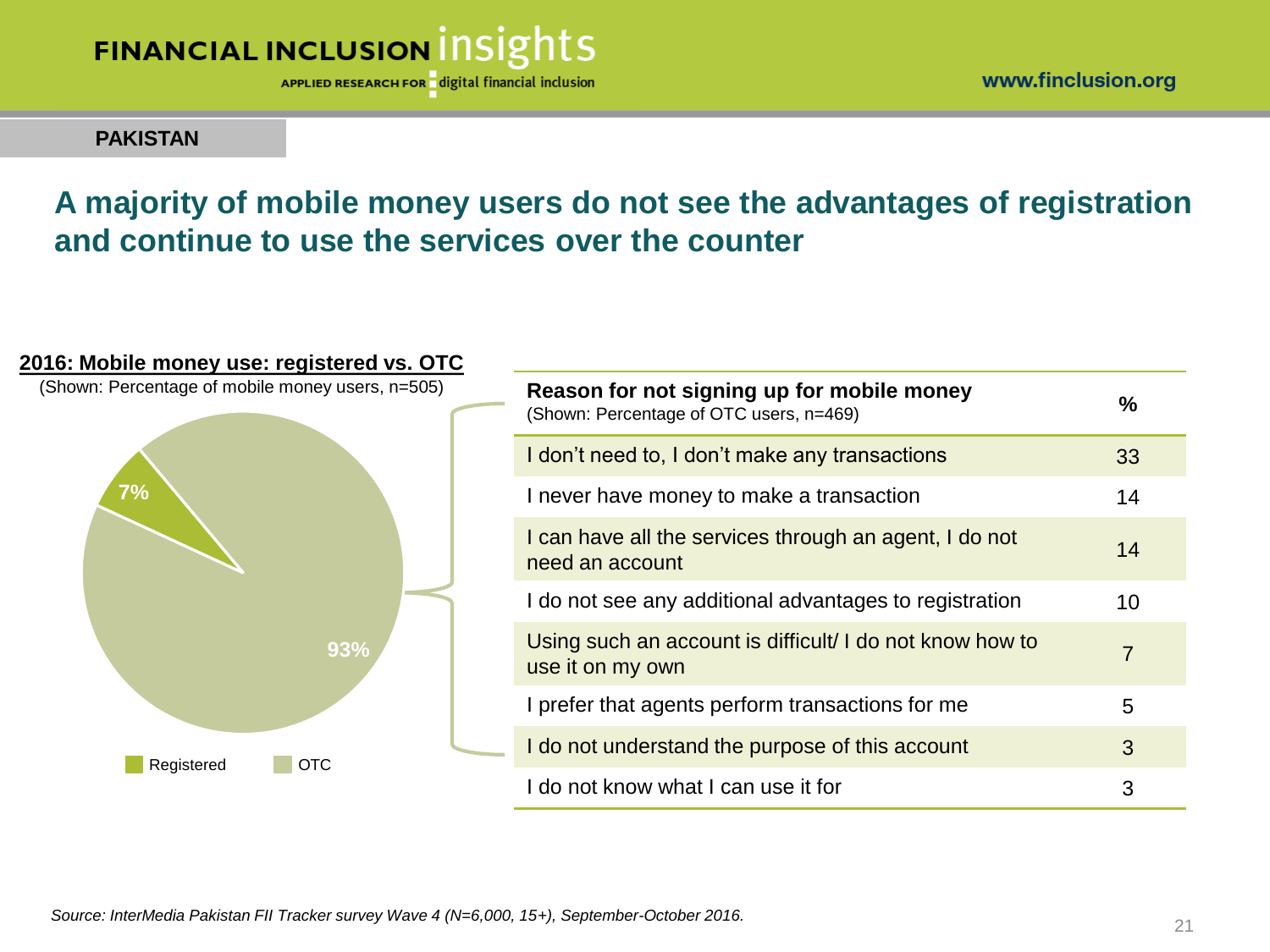APPLIED RESEARCH FOR digital financial inclusion

#### **PAKISTAN**

# **Active bank account holders utilize their accounts for a variety of advanced uses; bill payments and receiving wages are the top advanced uses**

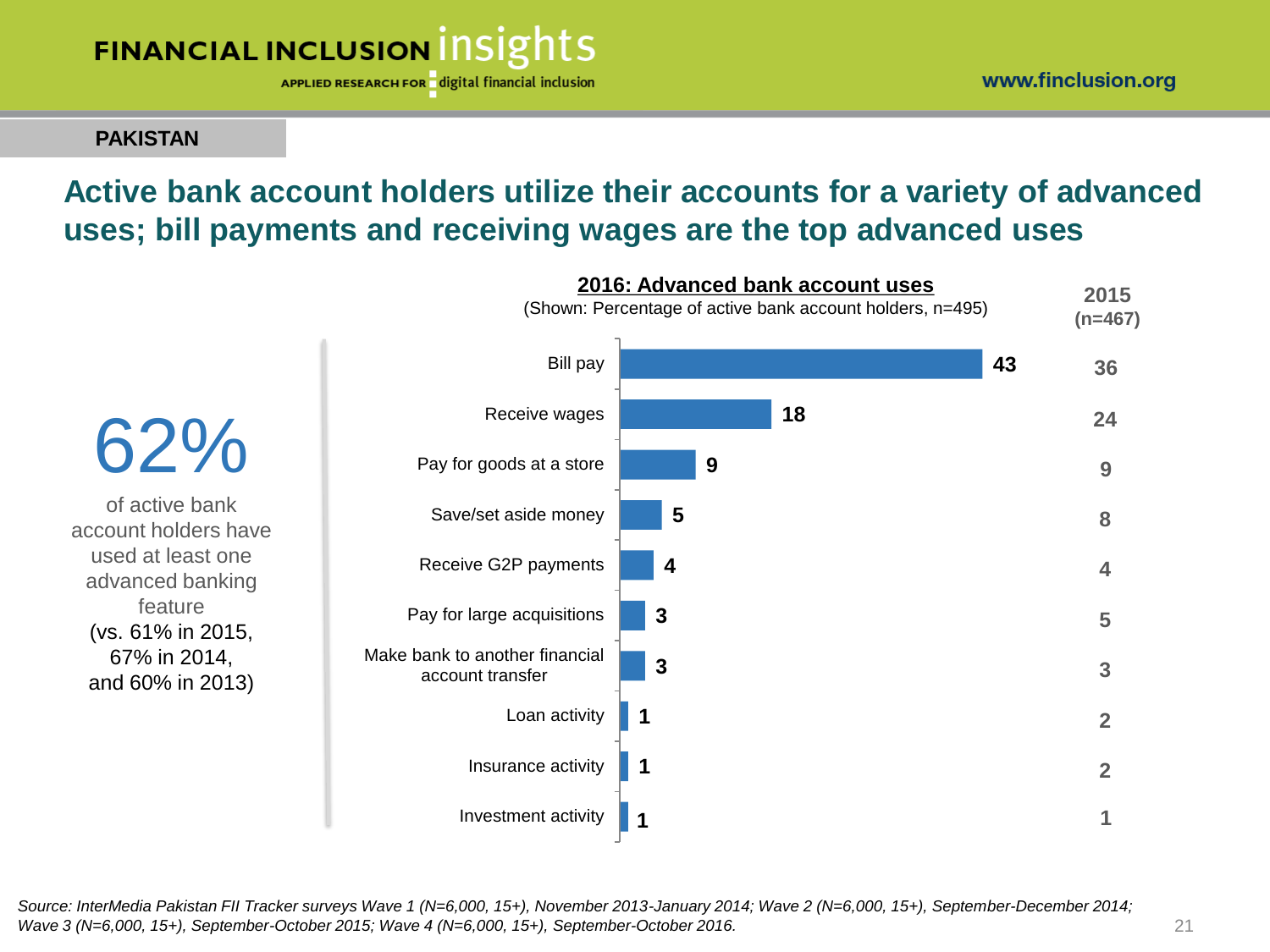#### **PAKISTAN**

### **Active digital stored-value account ownership remained static between 2015 and 2016**

|                                                                                   | 2015   | 2016   | <b>Base Definition</b> |  |
|-----------------------------------------------------------------------------------|--------|--------|------------------------|--|
| <b>Main FSP Indicator</b>                                                         | $\%$   | $\%$   |                        |  |
|                                                                                   | Base n | Base n |                        |  |
|                                                                                   | 8%     | 8%     | All adults             |  |
| Adults (15+) who have active digital stored-value accounts                        | 6,000  | 6,000  |                        |  |
|                                                                                   | 5%     | 4%     | All poor               |  |
| Poor adults (15+) who have active digital stored-value accounts                   | 3,074  | 2,893  |                        |  |
|                                                                                   | 3%     | 3%     | All rural females      |  |
| Rural women (15+) who have active digital stored-value accounts                   | 1,745  | 1,829  |                        |  |
|                                                                                   | 3%     | 2%     | All poor females       |  |
| Poor women (15+) who have active digital stored-value accounts                    | 1,426  | 1,426  |                        |  |
| Adults (15+) who have active digital stored-value accounts and use them to access | 3%     | 3%     |                        |  |
| other financial services (beyond basic wallet, P2P and bill pay)                  | 6,000  | 6,000  | All adults             |  |
| Poor adults (15+) who have active digital stored-value accounts and use them to   | 2%     | 4%     |                        |  |
| access other financial services (beyond basic wallet, P2P and bill pay)           | 3,074  | 3,102  | All poor               |  |
| Poor women (15+) who have active digital stored-value accounts and use them to    | 0.7%   | 0.4%   | All poor females       |  |
| access other financial services (beyond basic wallet, P2P and bill pay)           | 1,426  | 1,426  |                        |  |
| Rural women (15+) who have active digital stored-value accounts and use them to   | 0.7%   | 2%     |                        |  |
| access other financial services (beyond basic wallet, P2P and bill pay)           | 1,745  | 1,760  | All rural females      |  |

Digital stored-value accounts: accounts in which a monetary value is represented in a digital electronic format and can be retrieved/transferred by the account owner remotely. For this particular study, DSVAs include a bank account or NBFI account with digital access (a card, online access or a mobile phone application) and a mobile money account.

*Source: InterMedia Pakistan FII Tracker surveys Wave 3 (N=6,000, 15+), September-October 2015; Wave 4 (N=6,000, 15+), September-October 2016.*